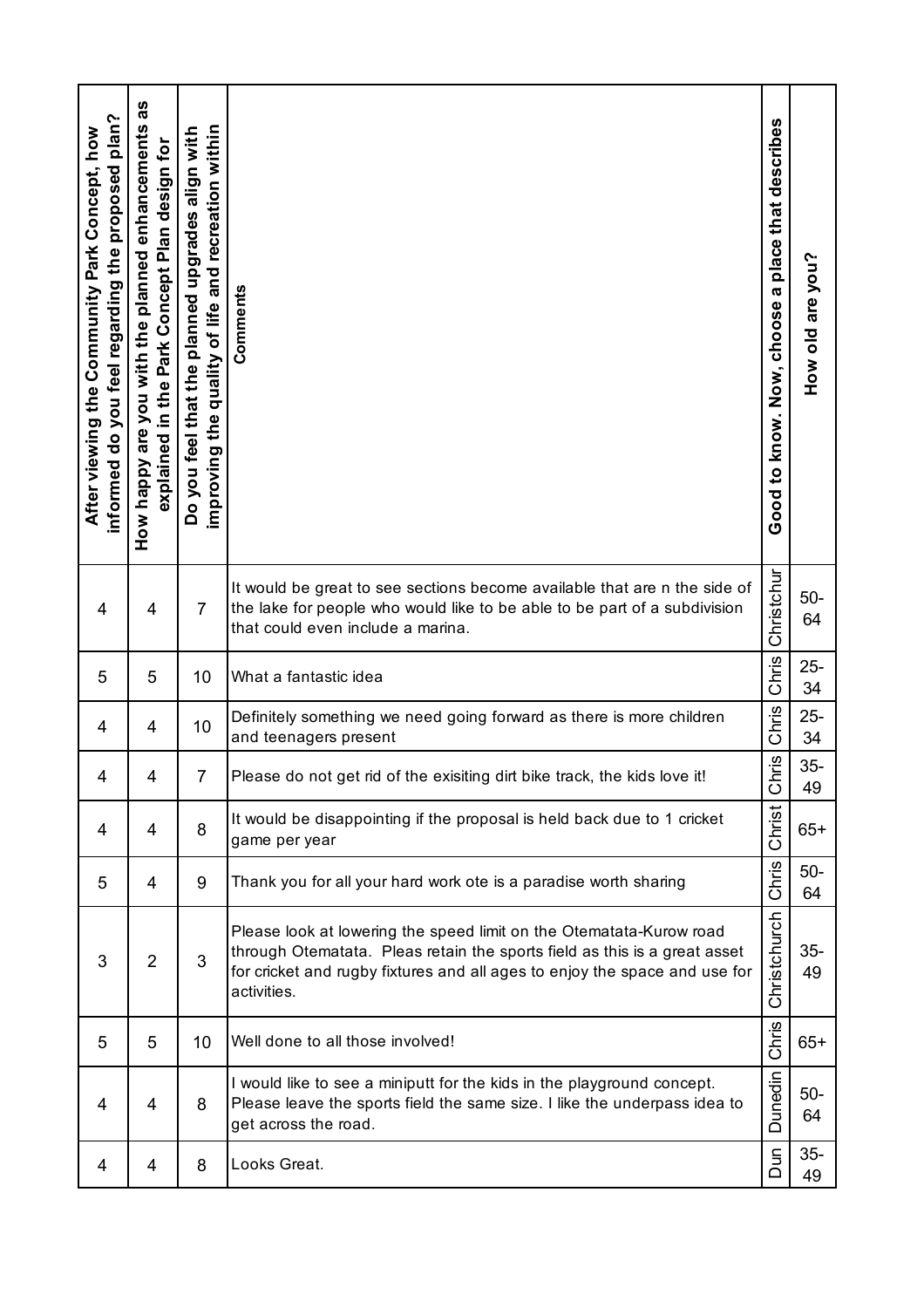| 5              | 5 | $\overline{7}$ | I really like the disability accessible play things. Please do incorporate<br>these groups who usually get ignored when outdoor areas are planned.                                                                                                                                                                                                                                                                       | Dunedi         | $25 -$<br>34 |
|----------------|---|----------------|--------------------------------------------------------------------------------------------------------------------------------------------------------------------------------------------------------------------------------------------------------------------------------------------------------------------------------------------------------------------------------------------------------------------------|----------------|--------------|
| 5              | 4 | 9              |                                                                                                                                                                                                                                                                                                                                                                                                                          | Dun            | $50-$<br>64  |
| $\overline{2}$ | 3 | 6              |                                                                                                                                                                                                                                                                                                                                                                                                                          | Sid            | $35-$<br>49  |
| 5              | 4 | 10             |                                                                                                                                                                                                                                                                                                                                                                                                                          | Sid            | $50-$<br>64  |
| 4              | 4 | 6              |                                                                                                                                                                                                                                                                                                                                                                                                                          | <b>Side</b>    | $18 -$<br>24 |
| 5              | 4 | 8              | An island (like hampden) would be great down the main road                                                                                                                                                                                                                                                                                                                                                               | <b>Side</b>    | $50-$<br>64  |
| 5              | 5 | 9              | Need wind breaks shelter from the sun                                                                                                                                                                                                                                                                                                                                                                                    | لا             | $65+$        |
| 3              | 4 | 8              | Please leave the playing field the same size as it is now for the future of<br>the kids and community. love the underpass idea for getting under the<br>road                                                                                                                                                                                                                                                             | <b>Dunedin</b> | $50-$<br>64  |
| 3              | 3 | 5              |                                                                                                                                                                                                                                                                                                                                                                                                                          | Sun            | $25 -$<br>34 |
| 3              | 3 | 6              | After looking again at the concept plan i wonder if compacted gravel is<br>the way to go for the paths. I would have thought local riverstone would<br>be in keeping with the area and be much more visually pleasing. While i<br>appreciate riverstone doesnt compact the way gravel does i feel it would<br>be worth the extra effort.                                                                                 | <b>Dunedin</b> | $50-$<br>64  |
| 5              | 5 | 10             | Big issue is to get the speed limit dropped                                                                                                                                                                                                                                                                                                                                                                              | Sun            | $50-$<br>64  |
| 3              | 3 | $\overline{7}$ | The low rolling mounds, poplars, maple trees and green grass are<br>excellent but automated irrigation/watering of the grass areas are a<br>must. Currently the area is dry and sparce and well maintained green<br>spaces will provide a lush cool place to enjoy. Love the fitness track idea<br>and upgrades to the playground. On the surface this looks to be a<br>fabulous plan.                                   | <b>Dunedin</b> | $50-$<br>64  |
| 3              | 4 | 8              |                                                                                                                                                                                                                                                                                                                                                                                                                          | ∃              | $0 - 18$     |
| $\overline{2}$ | 1 | 1              | As a long term batch owner, can see why improvements are required.<br>However in the current climate have grave concerns of the costs and<br>who will foot the bill. Rates are already very high for services provided.<br>My biggest concern is the proximity of the playground to the main road.<br>Kids playing (will leave cribs go there by themselves as kids have always<br>done). This road is dangerous 80km/h. | <b>Dunedin</b> | $35-$<br>49  |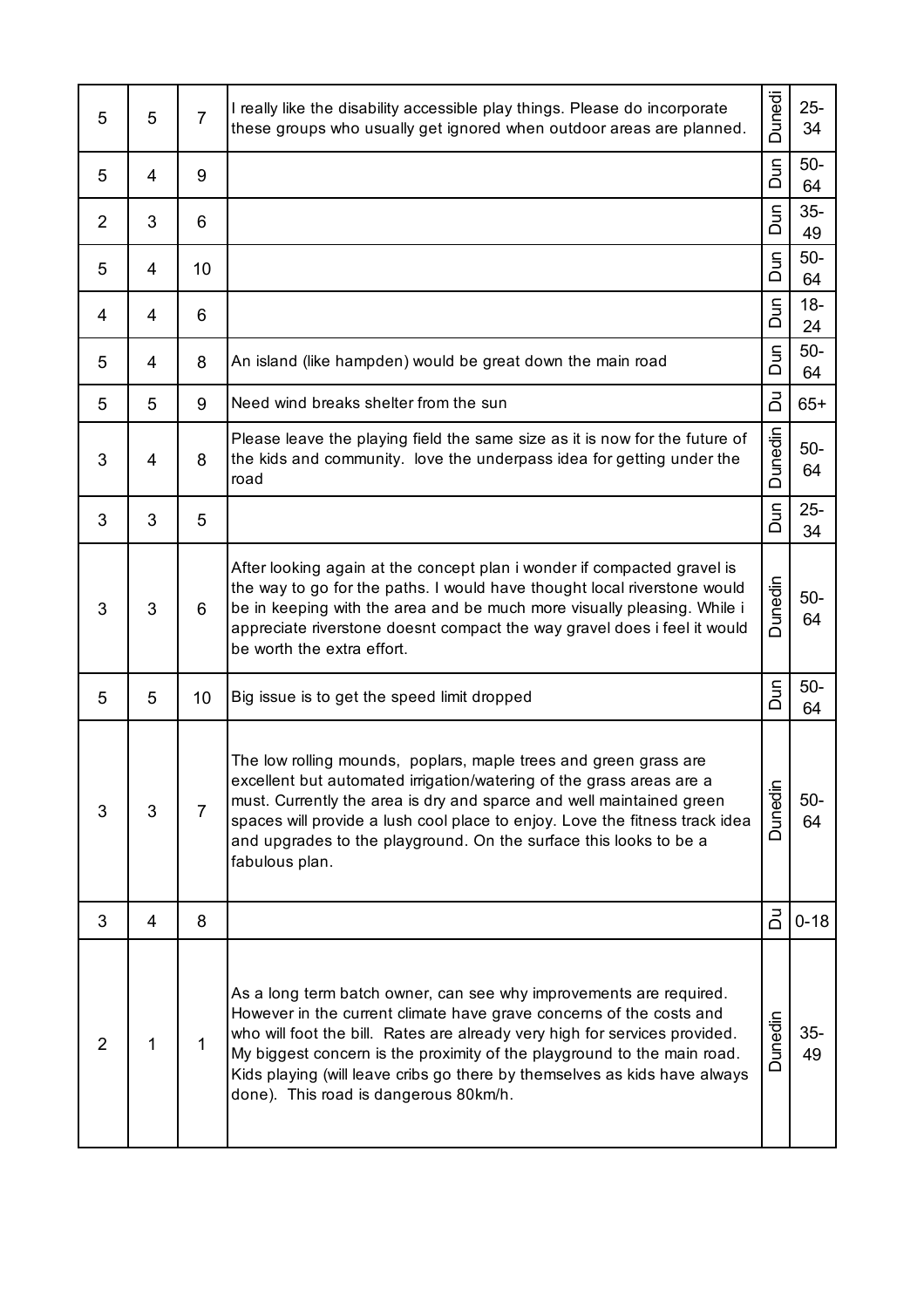| 5 | 5 | 10             | The tree planting of poplar trees are a concern being planted in<br>groupings, the size they become they do get very big in a the reserve<br>setting, can other options be concerned? The maples are beautiful and<br>show stunning colour through the seasons.                                                                                                | <b>Dunedin</b>  | $50-$<br>64 |
|---|---|----------------|----------------------------------------------------------------------------------------------------------------------------------------------------------------------------------------------------------------------------------------------------------------------------------------------------------------------------------------------------------------|-----------------|-------------|
| 4 | 4 | $\overline{7}$ | Looking Good                                                                                                                                                                                                                                                                                                                                                   | ā               | $65+$       |
| 5 | 5 | 10             |                                                                                                                                                                                                                                                                                                                                                                | Dun             | $50-$<br>64 |
| 4 | 3 | 6              | Think that thought need to be given to layout in front of hall and shop.<br>Current carpark and lawn area need to be swapped around. Slowing<br>traffic a major focus. Access across road also important. But<br>consideration needs to be given to safety. Like the planting in the park,<br>but bunds needs to be such that it's a safe place to be as well. | <b>Dunedin</b>  | $50-$<br>64 |
| 5 | 5 | 10             |                                                                                                                                                                                                                                                                                                                                                                | ā               |             |
| 3 | 4 | $\overline{7}$ |                                                                                                                                                                                                                                                                                                                                                                | ă               | $65+$       |
| 4 | 4 | 8              |                                                                                                                                                                                                                                                                                                                                                                | ă               | $65+$       |
| 5 | 4 | $\overline{7}$ | <b>Great Presentation</b>                                                                                                                                                                                                                                                                                                                                      | ⊇.<br>Elsewhere | $65+$       |
| 4 | 4 | 9              | Needs shade cloth over large area to protect from the sun.                                                                                                                                                                                                                                                                                                     | 크.<br>Elsewhere | $50-$<br>64 |
| 5 | 5 | 10             | Awesome plans and concept. Could do with cafes and restaurants.                                                                                                                                                                                                                                                                                                | 크.<br>Elsewhere | $50-$<br>64 |
| 5 | 5 | $\overline{7}$ | Sounds Good                                                                                                                                                                                                                                                                                                                                                    | 그.<br>Elsewhere | $50-$<br>64 |
| 4 | 3 | 6              | dont take away the rugby fields as once they are gone cant get them<br>back. who is going to irrigate? teenagers going to wreck the gardens<br>etc. need to lower speed limits                                                                                                                                                                                 | 크.<br>Elsewhere | $35-$<br>49 |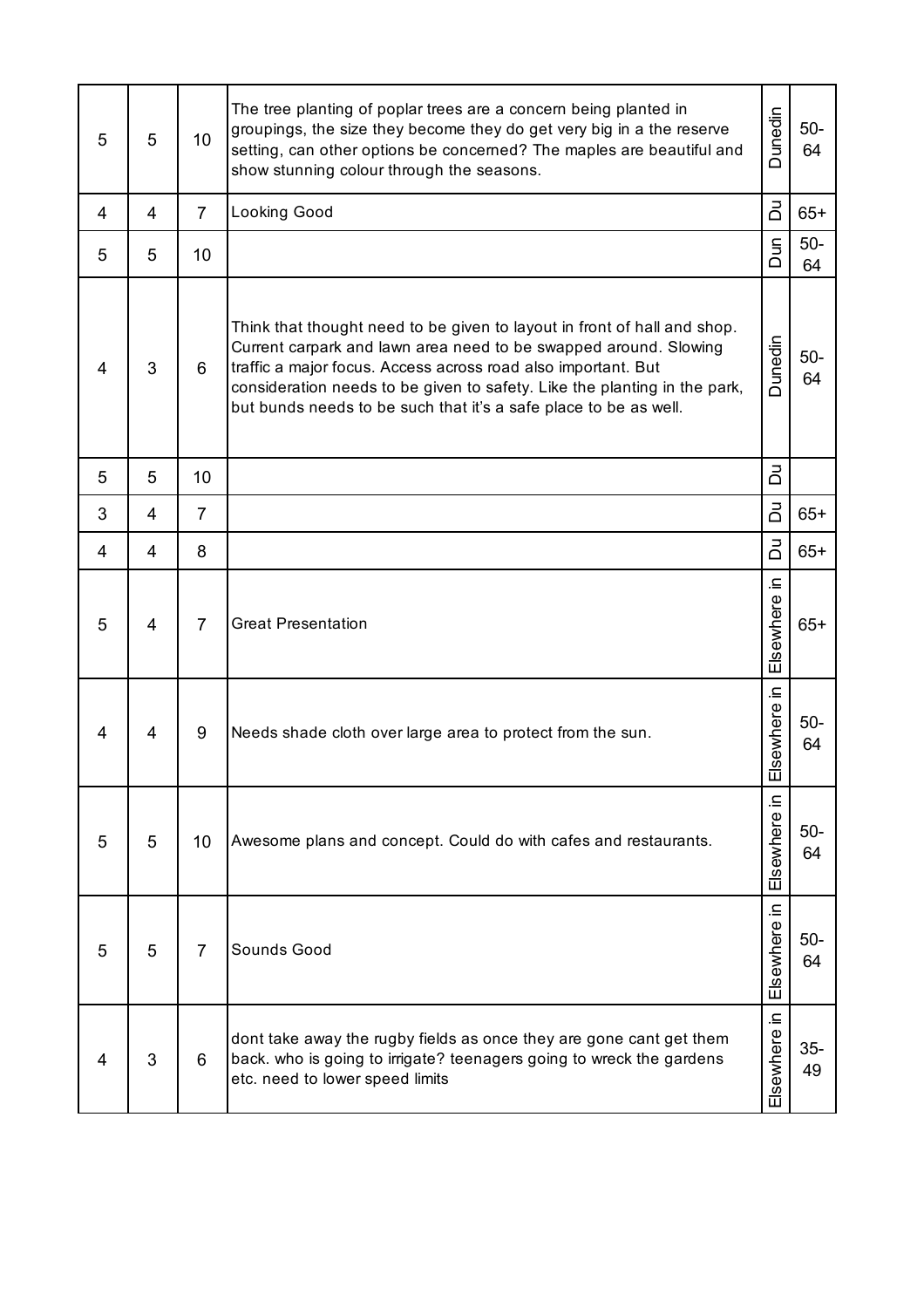| 3 | $\overline{4}$ | 8  | Think the crossing by west road is very unsafe considering all the turning<br>traffic around that area. need to concentrate on people/rate payers<br>areas for enjoyment not so much people who may be passing. would<br>support running track around field as exercise equipment and enhanced<br>playground. big thanks to all who are giving so freely of their time in<br>making this happen | South<br>Elsewhere in the | $50-$<br>64  |
|---|----------------|----|-------------------------------------------------------------------------------------------------------------------------------------------------------------------------------------------------------------------------------------------------------------------------------------------------------------------------------------------------------------------------------------------------|---------------------------|--------------|
| 4 | 3              | 4  | Too many native plantings they tend to get very scruffy after a few<br>years. Plus they are full. More trees that give autumn colour and are<br>long lived over a hundred years. Maples great!! Teenage areas what is<br>that??? Like seating areas. Entrance areas look interesting apart from<br>the tussocks, leave those for the paddock or high country.                                   | South<br>Elsewhere in the | $50-$<br>64  |
| 4 | 4              | 9  | Only thought i have are Poplars the correct tree and maybe reduce the<br>number proposed. Other than the BBQ all looks very good.                                                                                                                                                                                                                                                               | 크.<br>Elsewhere           | $65+$        |
| 3 | $\overline{2}$ | 3  | It is a large tourist town, why not add something like mini golf??                                                                                                                                                                                                                                                                                                                              | Elsewhere in              | $25 -$<br>34 |
| 5 | 5              | 9  |                                                                                                                                                                                                                                                                                                                                                                                                 | ⊒.<br>ewhere<br>띪         | $35-$<br>49  |
| 5 | 5              | 10 | Looks great and will make the town area appeal to people travelling<br>through                                                                                                                                                                                                                                                                                                                  | ⊇.<br>Elsewhere           | $25 -$<br>34 |
| 5 | 5              | 10 |                                                                                                                                                                                                                                                                                                                                                                                                 | Elsewhere in              | $35-$<br>49  |
| 5 | 5              | 10 |                                                                                                                                                                                                                                                                                                                                                                                                 | Elsewhere in              | $35-$<br>49  |
| 5 | 5              | 10 | love it                                                                                                                                                                                                                                                                                                                                                                                         | North                     | $50-$<br>64  |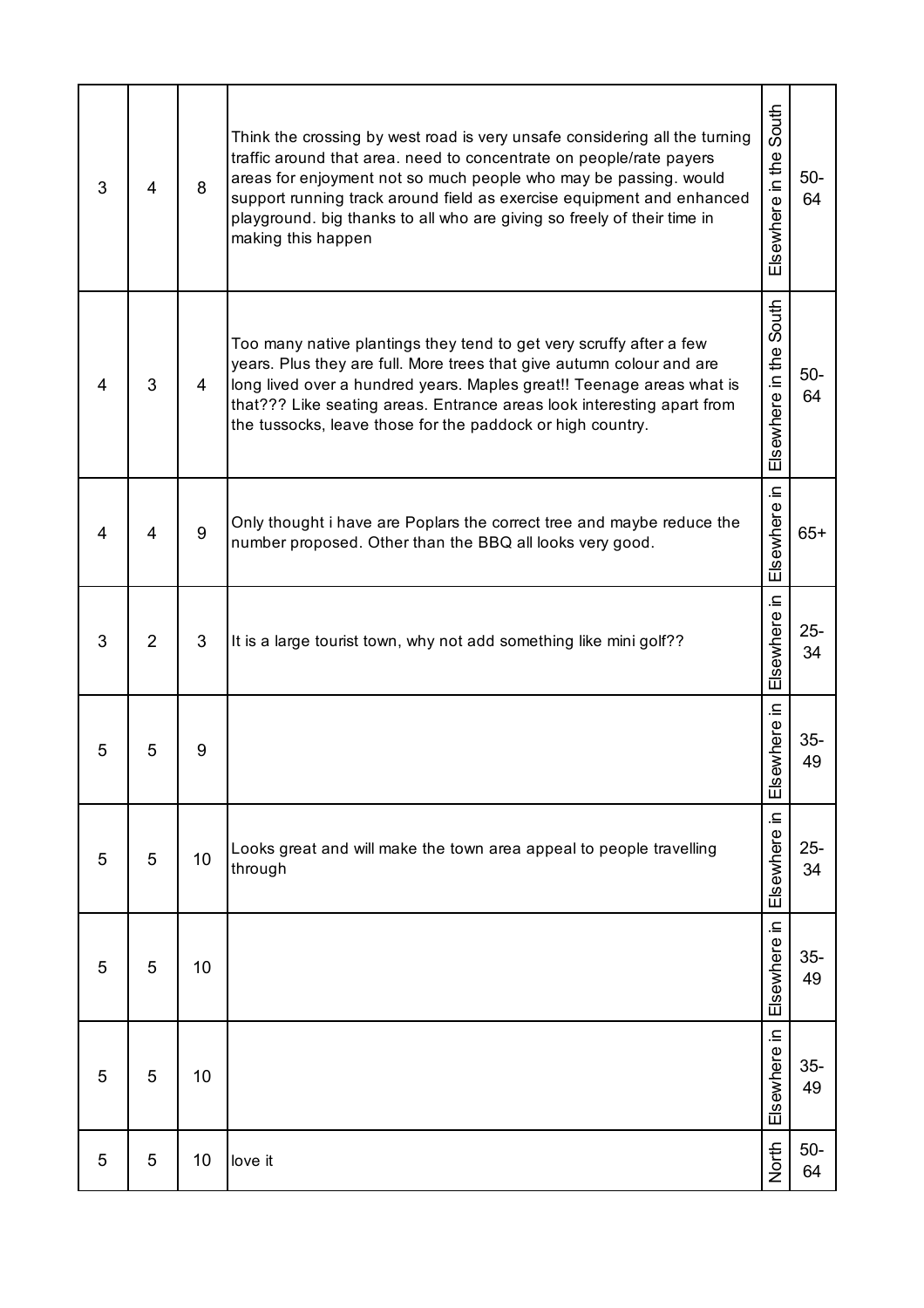| 5 | 5              | 10 <sup>°</sup> | I think it all looks fabulous. I think the maple and poplar plantings will<br>look fabulous in autumn; I like the playground and fitness equioment,<br>including that it is inclusive; and I love the idea of gravel and boulders<br>alongside tussock mounds. Well done to all those involved in getting the<br>plans to this stage. Thank you.                                                                                                                                                                             | North Island | $50-$<br>64 |
|---|----------------|-----------------|------------------------------------------------------------------------------------------------------------------------------------------------------------------------------------------------------------------------------------------------------------------------------------------------------------------------------------------------------------------------------------------------------------------------------------------------------------------------------------------------------------------------------|--------------|-------------|
| 4 | 5              | 8               | The concept plan is very good, consideration has been given to families<br>and youth but can more be done for those who are more restricted<br>because of age?                                                                                                                                                                                                                                                                                                                                                               | North Island | $65+$       |
| 3 | $\overline{2}$ | $\overline{2}$  | Children park is great and upgrading the front area of the would be<br>great however the main green area in the park should be left as is                                                                                                                                                                                                                                                                                                                                                                                    | Oamaru       | $65+$       |
| 4 | 4              | 10              | Please ensure there is a nest swing for children with disabilities. The<br>nest enables children to appreciate swinging even if they don't sit!<br>Thank you.                                                                                                                                                                                                                                                                                                                                                                | unama<br>O   | $65+$       |
| 5 | 5              | 10              | Crack on it with it - well done ! How about more linking to the Wetlands<br>circuits ??                                                                                                                                                                                                                                                                                                                                                                                                                                      | <b>Oama</b>  | $35-$<br>49 |
| 5 | $\overline{4}$ | 8               | I think that the plans look great. I really hope the mound or dirt in the<br>playground stays as I see so many kids enjoying it. It's one of those<br>simple things in life that so many kids don't get to experience, especially<br>if they live in town. Our local primary school has one, which is a surplus<br>stockpile at the far edge of the grounds. There's always kids playing on<br>it! A concern would be that with all the mounds & tree planting, that<br>places to hide for the wrong reasons may be created. | Oamaru       | $50-$<br>64 |
| 5 | 5              | 10 <sup>°</sup> | Beautiful, reflects the landscape is inclusive and practical. Something<br>for everyone.                                                                                                                                                                                                                                                                                                                                                                                                                                     | Oamar        | $35-$<br>49 |
| 2 | $\overline{2}$ | 1               | Taking a very simple relaxing holiday destination and making it bustling<br>and busy. One of the greatest assets was the simplistic areas where<br>individuals and family's could be relaxed at a pace away from the city<br>life. In my humble opinion we've now made it the same as what everyone<br>wanted to get away from.                                                                                                                                                                                              | Oamaru       | $50-$<br>64 |
| 5 | 5              | 10              | Looks terrific                                                                                                                                                                                                                                                                                                                                                                                                                                                                                                               | m<br>O       | $35-$<br>49 |
| 5 | 3              | 8               | BBQ at playground with shaded area for children and families. keep<br>sports areas                                                                                                                                                                                                                                                                                                                                                                                                                                           | Oamar        | $50-$<br>64 |
| 3 | 3              | 8               | Keep sports field. road crossing is a serious issue. do favour the<br>underpass                                                                                                                                                                                                                                                                                                                                                                                                                                              | <b>Oama</b>  | $65+$       |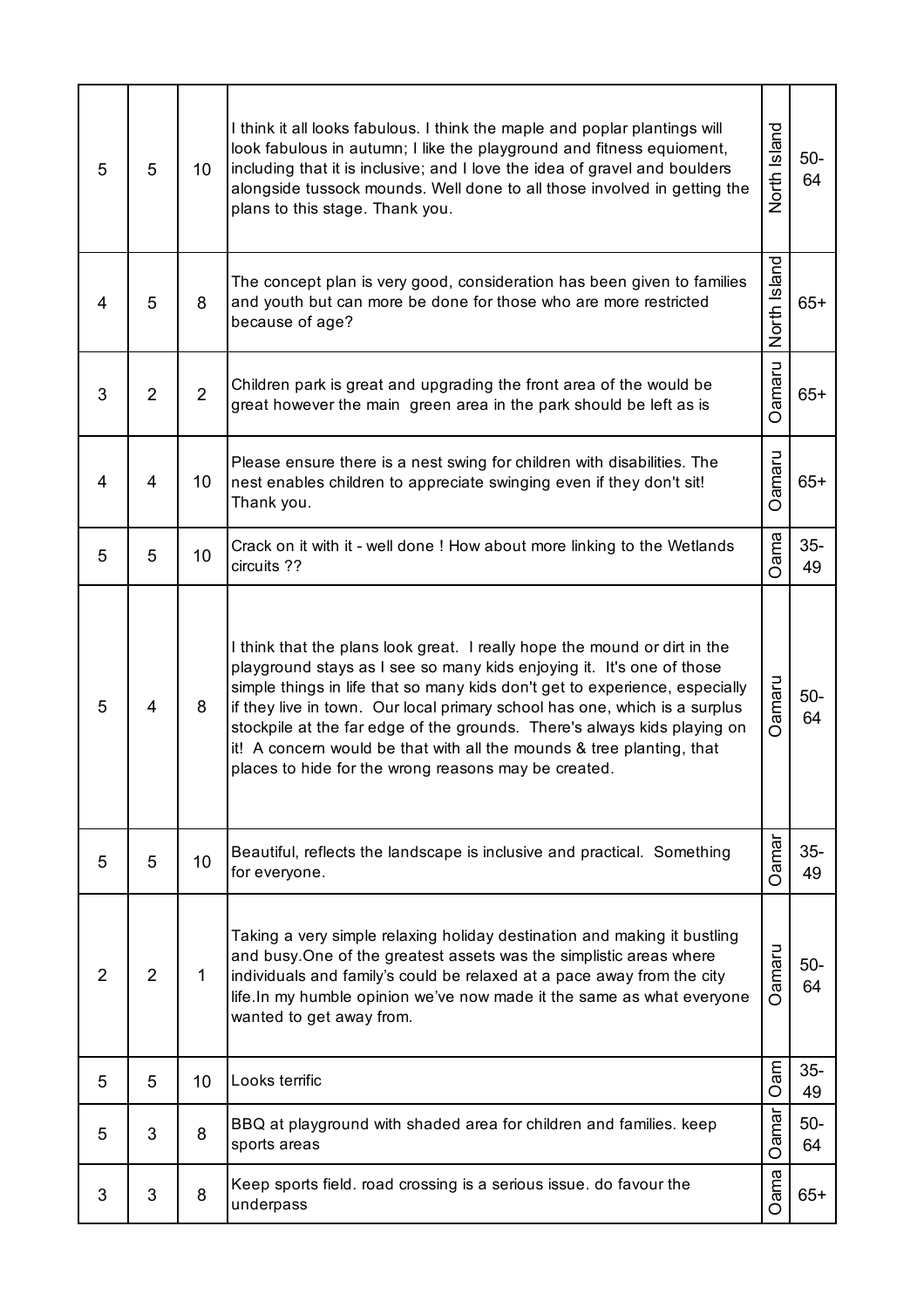| 1 | 3              | $\overline{7}$ | Although the plans look good at this stage . I feel the sports fields are<br>going to be taken over and pushed out of the way. We have had rugby<br>games, cricket games and touch rugby games there recently are these<br>areas safe ?                                                                                                                                                                                      | Oamaru        | $35-$<br>49  |
|---|----------------|----------------|------------------------------------------------------------------------------------------------------------------------------------------------------------------------------------------------------------------------------------------------------------------------------------------------------------------------------------------------------------------------------------------------------------------------------|---------------|--------------|
| 5 | 5              | 10             | I like the planting and the mounds. I think this will improve otematata<br>and the kids deserve a great place to play and the seating will be<br>excellent when watching grandkids                                                                                                                                                                                                                                           | <b>Oamaru</b> | $50-$<br>64  |
| 4 | 5              | 10             | I think the concept looks great and should be relatively low<br>maintenance. My only thoughts are making that native plants are<br>predominately used and to consider that the new 'mounds' (especially<br>around playground) will be attractive to kids and younger people to ride<br>over. Placement of these should be considered. Also what about a<br>small permanent dog water bowl and a dog doo bag station. Thanks! | Oamaru        | $35-$<br>49  |
| 5 | 5              | 9              | Cat among the pigeons at the end of the meeting. Link back of hall,<br>existing playground, green across road. Reducing rugby/cricket ground<br>size limits their use development int he the future. The easterly blows up<br>the state highway when the NW doesn't blow down. Existing green area<br>much more sheltered.                                                                                                   | Otematata     | $65+$        |
| 3 | 1              | $\overline{2}$ | Don't steal the park from our future kids- Grow it. Grow the playing fields                                                                                                                                                                                                                                                                                                                                                  | Otem          | $50-$<br>64  |
| 4 | $\overline{2}$ | 4              | Leave the sports fields - teams are a great asset to the community.<br>utilise other space.                                                                                                                                                                                                                                                                                                                                  | Ē<br>ð        | $18 -$<br>24 |
| 5 | 4              | 10             | Please don't take away our rugby ground - we need this for the future<br>but also it gets used regularly by people.                                                                                                                                                                                                                                                                                                          | Otemat        | $35-$<br>49  |
| 5 | 3              | 6              | Playground - YES. Leave the sports field alone. NO Development of the<br>sports field.                                                                                                                                                                                                                                                                                                                                       | Otema         | $35-$<br>49  |
| 5 | 4              | 10             |                                                                                                                                                                                                                                                                                                                                                                                                                              | Ote           | $50-$<br>64  |
| 1 | $\overline{2}$ | $\mathbf 0$    | The compressed garvel makes it unaccessible to wheelchairs                                                                                                                                                                                                                                                                                                                                                                   | Otem          | $65+$        |
| 5 | 5              | 10             | At last a constructive idea for a township that has been overlooked for<br>years. An exciting concept which needs all our support and backing                                                                                                                                                                                                                                                                                | Otematat      | $65+$        |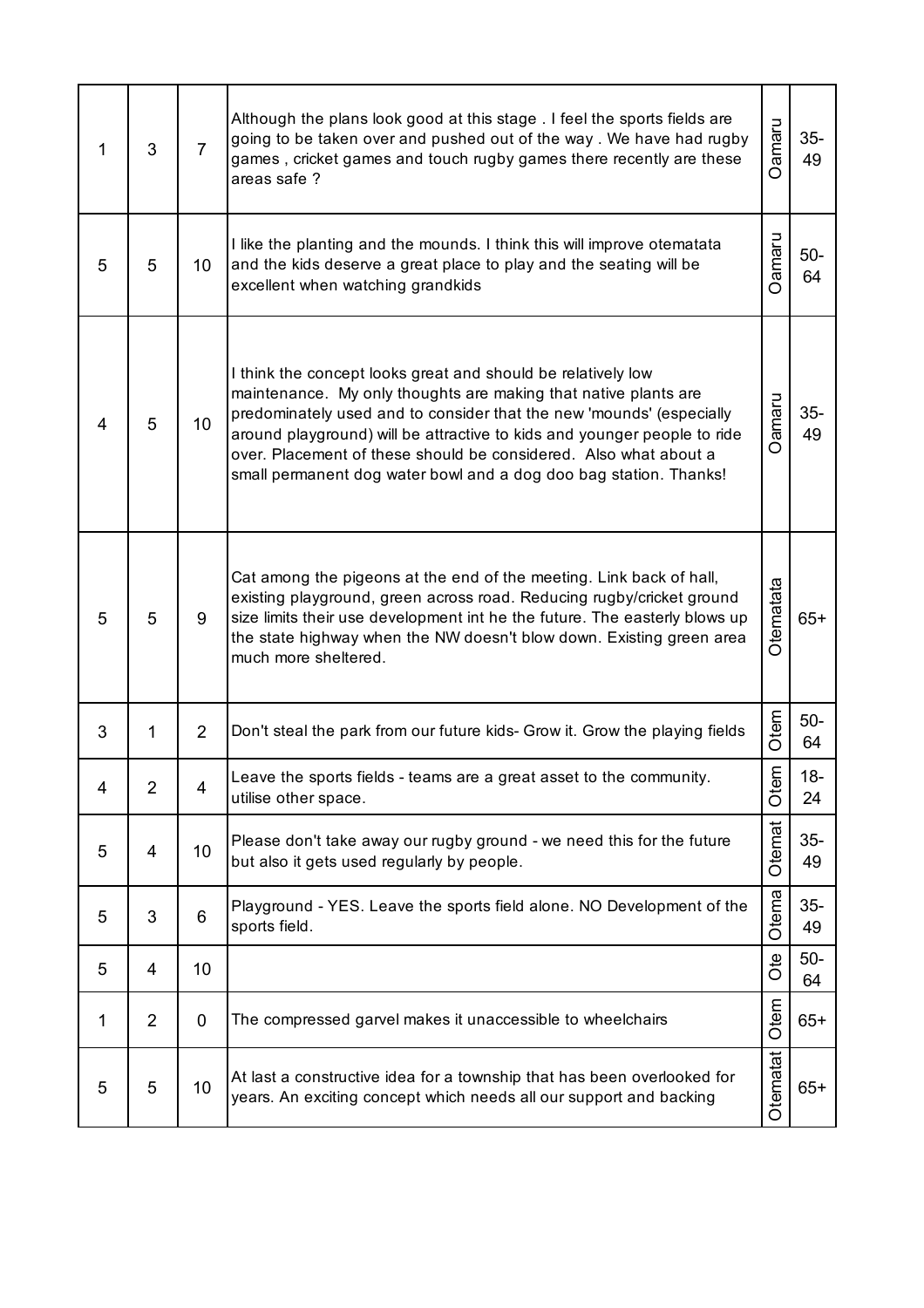| 4              | 4 | 8              | Looks very extensive and expensive to maintain all of the Mounds. Would<br>be nice to see some picnic tables rather than just benches. Rest of it looks<br>like fun                                                                                                                                                                                                                                                                         | Otematata | $50-$<br>64  |
|----------------|---|----------------|---------------------------------------------------------------------------------------------------------------------------------------------------------------------------------------------------------------------------------------------------------------------------------------------------------------------------------------------------------------------------------------------------------------------------------------------|-----------|--------------|
| 5              | 4 | $\overline{7}$ | Need more native species                                                                                                                                                                                                                                                                                                                                                                                                                    | ðte       | $50-$<br>64  |
| 3              | 3 | 10             | The concept plans look fancy. But doesn't address if a fence to the<br>major roads is secure. Toilets are the playground end would be greatly<br>appreciated as we now have to gather all our children to take one to the<br>toilet. Where once we could use the clean and tidy ones that were<br>removed.                                                                                                                                  | Otematata | $35-$<br>49  |
| 4              | 3 | 8              | an information centre in main entrance to arear. with a history of the<br>town and the construction of the dams.                                                                                                                                                                                                                                                                                                                            | Otemat    | $65+$        |
| 5              | 3 | $\overline{7}$ | Enhance the sports ground but dont lose the ability to improve the future                                                                                                                                                                                                                                                                                                                                                                   | Ote       | $65+$        |
| 4              | 1 | 3              | Mounds and tall trees will obskure the views. An avenue of trees on way<br>into Otematata from Kurow would be nice. The ratepayers wold bare the<br>cost of maintaining the Park. Many openings there for vandles to have<br>their kicks. The plan needs to be looked at with different eyes, really not<br>practicle. Exercise equipment a no no. If people want to exercise they<br>should pay the fee and join our very well equipt gymn | Otematata | $65+$        |
| 3              | 2 | 2              | Encroaching on the golf course, encroaching on the football field,<br>poplars are like weeds, Mounds in front of the shop are hiding the shop<br>from view, vandalism                                                                                                                                                                                                                                                                       | Otematata | $65+$        |
| 5              | 5 | 10             | I think timber panels instead of corten panels would be more in keeping<br>with the environment                                                                                                                                                                                                                                                                                                                                             | Otema     | $35-$<br>49  |
| $\overline{2}$ | 1 | 1              | Why do you think it is Ohk to take away sports fields espicially when<br>sport in otematata is only gonna grow for example rugby cricket and so<br>on instead of spending money on shit fix what we already have it's<br>bullshit                                                                                                                                                                                                           | Otematata | $25 -$<br>34 |
| 4              | 5 | 10             | I love the plan. Would like to see the area outside the hall being a<br>recreational space instead of the driveway. Maybe this goes around the<br>back of the hall and utilities the parking but upgraded.                                                                                                                                                                                                                                  | Otematata | $50-$<br>64  |
| 4              | 5 | 8              | Don't plant poplar trees <sup>10</sup> please use native                                                                                                                                                                                                                                                                                                                                                                                    | ðte       | $50-$<br>64  |
| 4              | 5 | 8              | Love it looks fantastic, not sure on poplar trees as a good choice                                                                                                                                                                                                                                                                                                                                                                          | Ote       | $50-$<br>64  |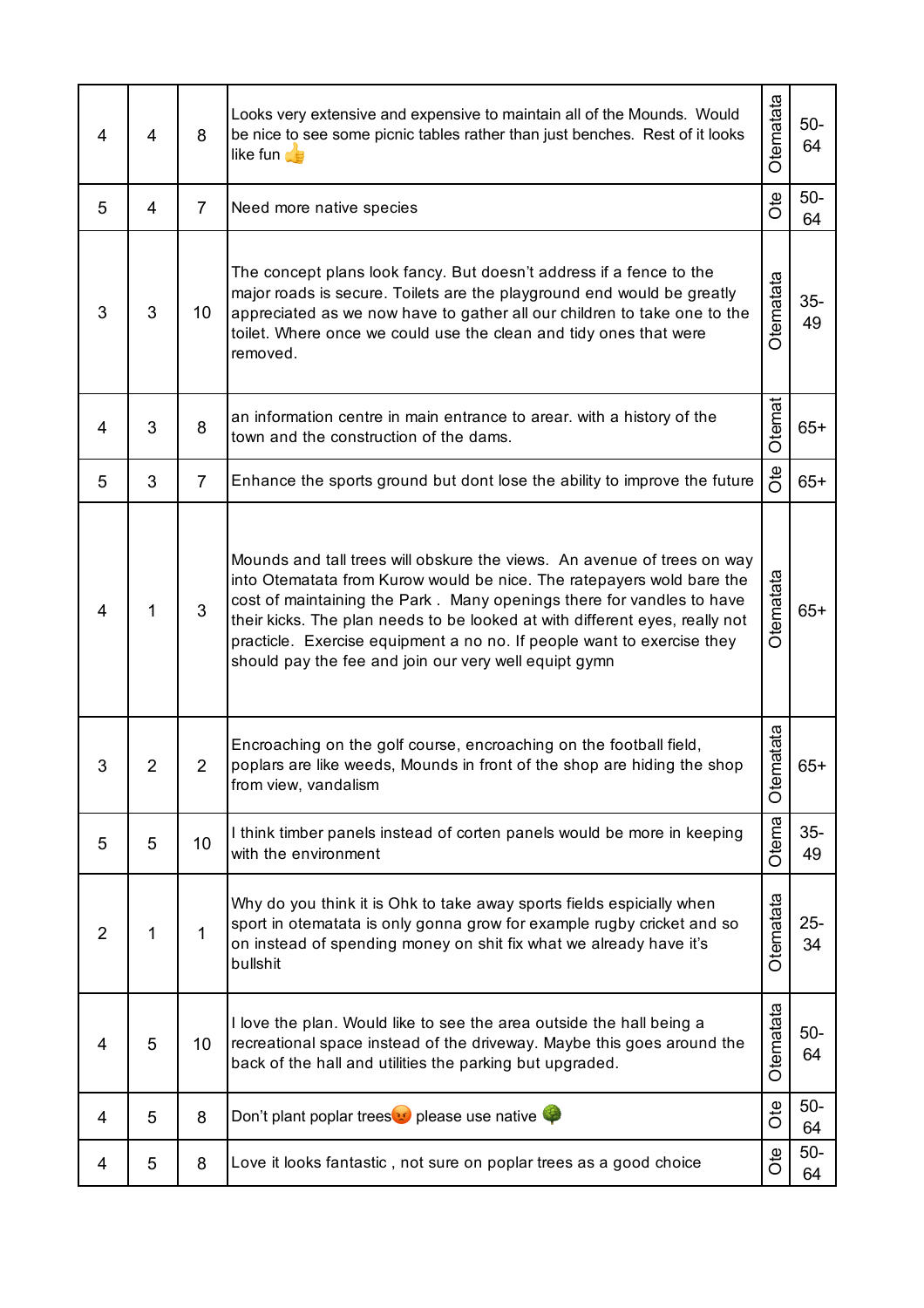|   | 1             | 1               |                                                                                                                                                                                                                                                                                                                 | <b>Ote</b>       | $65+$       |
|---|---------------|-----------------|-----------------------------------------------------------------------------------------------------------------------------------------------------------------------------------------------------------------------------------------------------------------------------------------------------------------|------------------|-------------|
| 2 | $\mathcal{P}$ | 2               | I think that some of the plan encroaches too much on the sports field. I<br>also think that some of the equipment is going to be vandalised and<br>wrecked. Nice idea but that's what happens here. Also as a business<br>owner the mounds etc are cutting us off visually from passing traffic.                | <b>Otematata</b> | $50-$<br>64 |
| 5 | 5             | 10 <sup>°</sup> | I'm aware some folk would like a cricket pitch, rugby field, two touch<br>rugby fields and one training field. I'm okay with this, BUT, as long as the<br>beautification plantings, bespoke seating, grassy mounds etc are<br>tweaked to ensure they continue to be included in the overall park<br>development | Otematata        | $50-$<br>64 |
| 5 | 3             | 4               | Popular trees dangerous around recreation areas too tall for our strong<br>winds, maybe consider some types of conifers so we have greenery all<br>year. I feel paneling would provide vandles with targets to damage with<br>rocks/bottles. Fittness equipment yet another potential target for<br>vandles r   | Otematata        | $65+$       |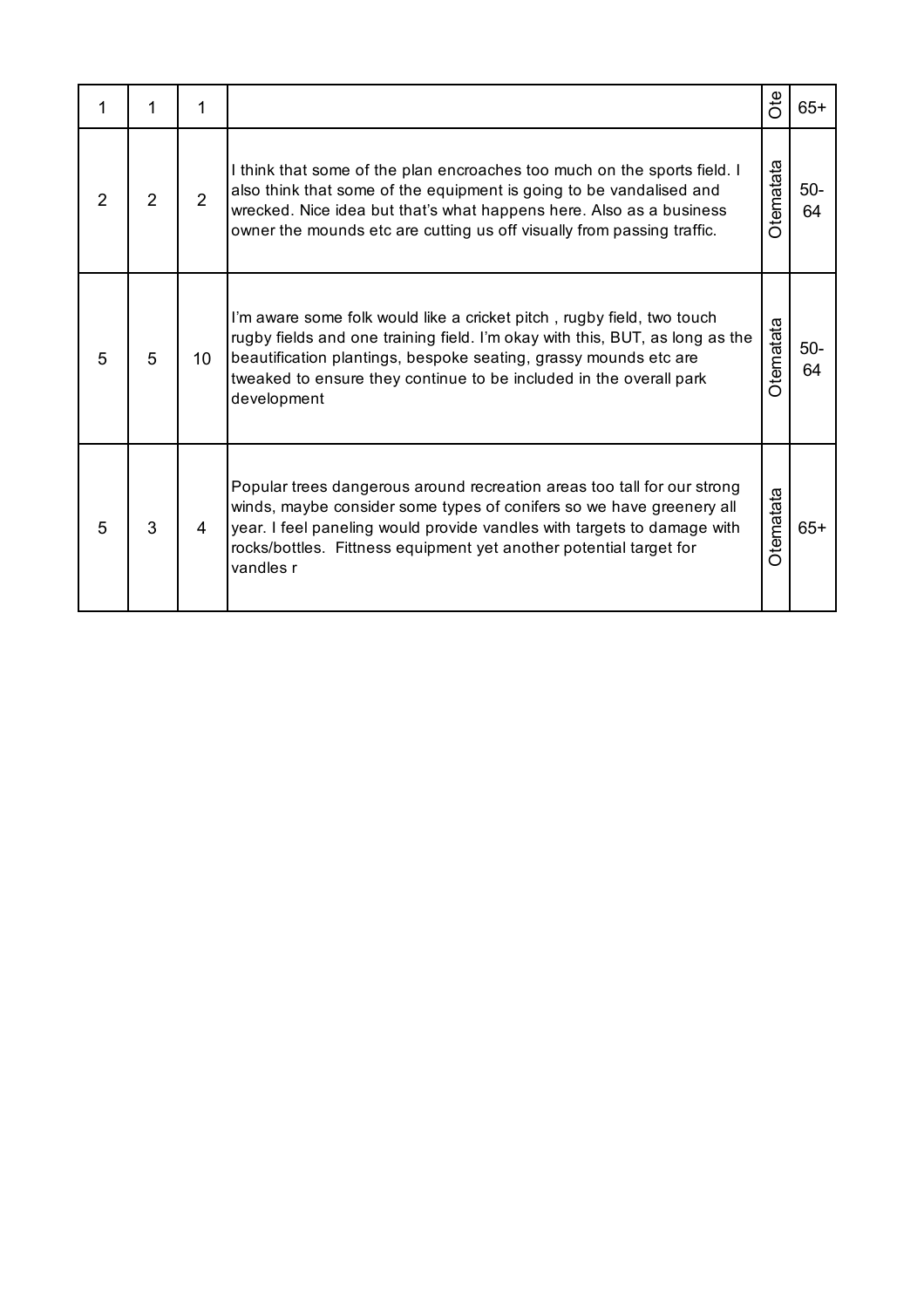| 4 | $\overline{2}$ | 3              | First of all the plan has moved away from improving the play ground to<br>adding a place for cyclist to enjoy a cuppa or lunch. As you can clearly<br>see most cyclist stop at hydro cafe then they carry on their merry way.<br>The children's play ground doesn't have much additions to it at all let<br>alone a sensory addition is the sensory for children or adults? Children<br>need equipments they xan explore and to have hours of fun all year<br>round. The bike and skate park hasnt had any other addition or other<br>recreational focused and the focus have shifted. Then the sports ground<br>has been minimized to add other addition onto and I think its a big<br>mistake. Adding sporting equipments onto the field is a mistake as this<br>will wear out quickly due to the hash weather of Otematata. Who will look<br>after this and where is the funding coming from fir wear and tear? Why<br>hasnt there been a youth elected onto the panel so they can a have<br>say in designing the ground as they are the future of thus town going<br>forward? I can name a few that lives in Otematata. The sports ground<br>need room for audience to park. As far as I can see this wasnt thought<br>off. The sports ground need a change room plus toilet and showers. If<br>this design is a long term plan for growing Otematata who is to say the<br>population of Otematata wont grow as well. Therefore Otematata sport's<br>ground must stay without minimizing the ground for other additions. | Otematata | $35-$<br>49 |  |
|---|----------------|----------------|------------------------------------------------------------------------------------------------------------------------------------------------------------------------------------------------------------------------------------------------------------------------------------------------------------------------------------------------------------------------------------------------------------------------------------------------------------------------------------------------------------------------------------------------------------------------------------------------------------------------------------------------------------------------------------------------------------------------------------------------------------------------------------------------------------------------------------------------------------------------------------------------------------------------------------------------------------------------------------------------------------------------------------------------------------------------------------------------------------------------------------------------------------------------------------------------------------------------------------------------------------------------------------------------------------------------------------------------------------------------------------------------------------------------------------------------------------------------------------------------------------------------------|-----------|-------------|--|
| 5 | 5              | 8              | Love it but not keen on popler trees they are a weed in out town                                                                                                                                                                                                                                                                                                                                                                                                                                                                                                                                                                                                                                                                                                                                                                                                                                                                                                                                                                                                                                                                                                                                                                                                                                                                                                                                                                                                                                                             | Otem      | $50-$<br>64 |  |
| 3 | $\overline{2}$ | $\overline{7}$ | Absolutely no poplar trees. They are weeds. Plant natives if more trees<br>are needed                                                                                                                                                                                                                                                                                                                                                                                                                                                                                                                                                                                                                                                                                                                                                                                                                                                                                                                                                                                                                                                                                                                                                                                                                                                                                                                                                                                                                                        | ðte       | $65+$       |  |
| 1 | 1              | 0              |                                                                                                                                                                                                                                                                                                                                                                                                                                                                                                                                                                                                                                                                                                                                                                                                                                                                                                                                                                                                                                                                                                                                                                                                                                                                                                                                                                                                                                                                                                                              | ðte       | $65+$       |  |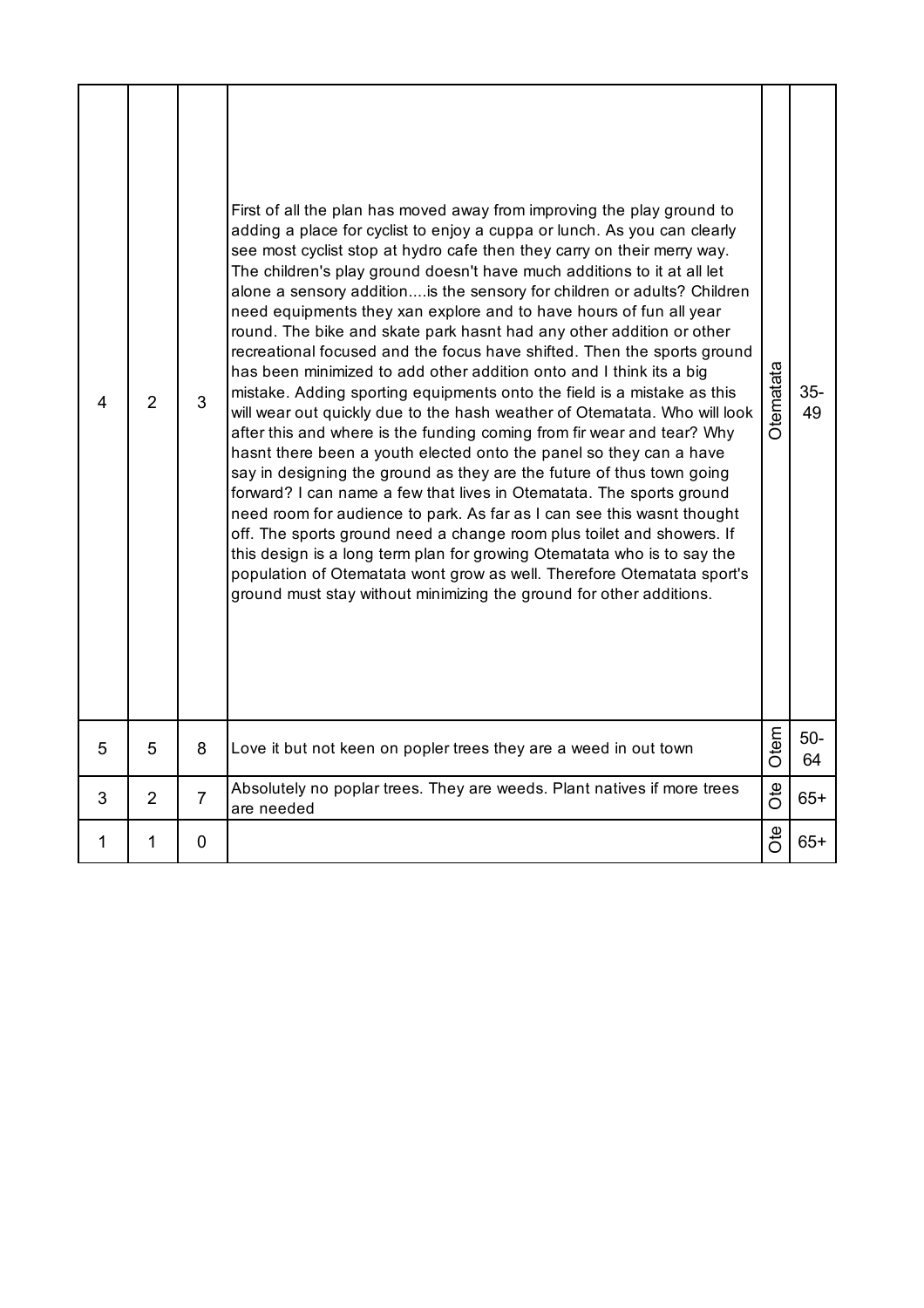| 4 | 3 | $\overline{7}$ | Think there should be native plants not tussock/grasses in the areas<br>shown on the layouts. The area is alpine based but is not the Lindis and<br>should not be represented as so. There are plenty of amazing natives<br>and other plants that would provide just as good coverage and scenery.<br>Gravel paths are not easy fir pushchairs and wheelchairs and elderly<br>people walking whether they are compacted or not. Trees I think we<br>should be looking native not maples - I understand the need for fast<br>growth but we should still look at other alternatives, the poplars will need<br>to be well maintained as they are pretty looking but not sure on long<br>term. Love the changes to the kids park and the extra exercise items<br>(possibly this could be spread around the park and make a running<br>track) entrance way to town is ok, just question the tussock again | Otematata          | $50-$<br>64 |
|---|---|----------------|------------------------------------------------------------------------------------------------------------------------------------------------------------------------------------------------------------------------------------------------------------------------------------------------------------------------------------------------------------------------------------------------------------------------------------------------------------------------------------------------------------------------------------------------------------------------------------------------------------------------------------------------------------------------------------------------------------------------------------------------------------------------------------------------------------------------------------------------------------------------------------------------------|--------------------|-------------|
| 5 | 4 | 10             | Not in favor of the teenage area. Enough damage and vandalism in town                                                                                                                                                                                                                                                                                                                                                                                                                                                                                                                                                                                                                                                                                                                                                                                                                                | Otema              | $50-$<br>64 |
| 4 | 4 | 8              | I reall like the concept but do worry about losing the sports ground                                                                                                                                                                                                                                                                                                                                                                                                                                                                                                                                                                                                                                                                                                                                                                                                                                 | Ote                | $65+$       |
|   | 4 | 8              | I like the plans to develop the park and sports fiels. With 6 grandchildren<br>6 to 8 I would like to see the playground developed. I am not in favour<br>of 2 rugby fields and think they can still play cricket on a smaller than<br>usual field. It's not like the black caps will be playing and there is quite a<br>difference in field sizes in NZ and Australia. Would like to see the speed<br>reduced on the highway, Put the main highway crossing where the gate<br>from the field is and then put a formed path to the alps to ocean bike<br>track and the hotel, not of course on the golf course. Cheers.                                                                                                                                                                                                                                                                              | ematata<br>$\circ$ | $65+$       |
| 4 | 5 | 8              | It will be a fantastic enhancement to                                                                                                                                                                                                                                                                                                                                                                                                                                                                                                                                                                                                                                                                                                                                                                                                                                                                | Othe               | $50-$<br>64 |
| 5 | 5 | 10             | Cant see your engagement with Iwi?                                                                                                                                                                                                                                                                                                                                                                                                                                                                                                                                                                                                                                                                                                                                                                                                                                                                   | Othe               | $50-$<br>64 |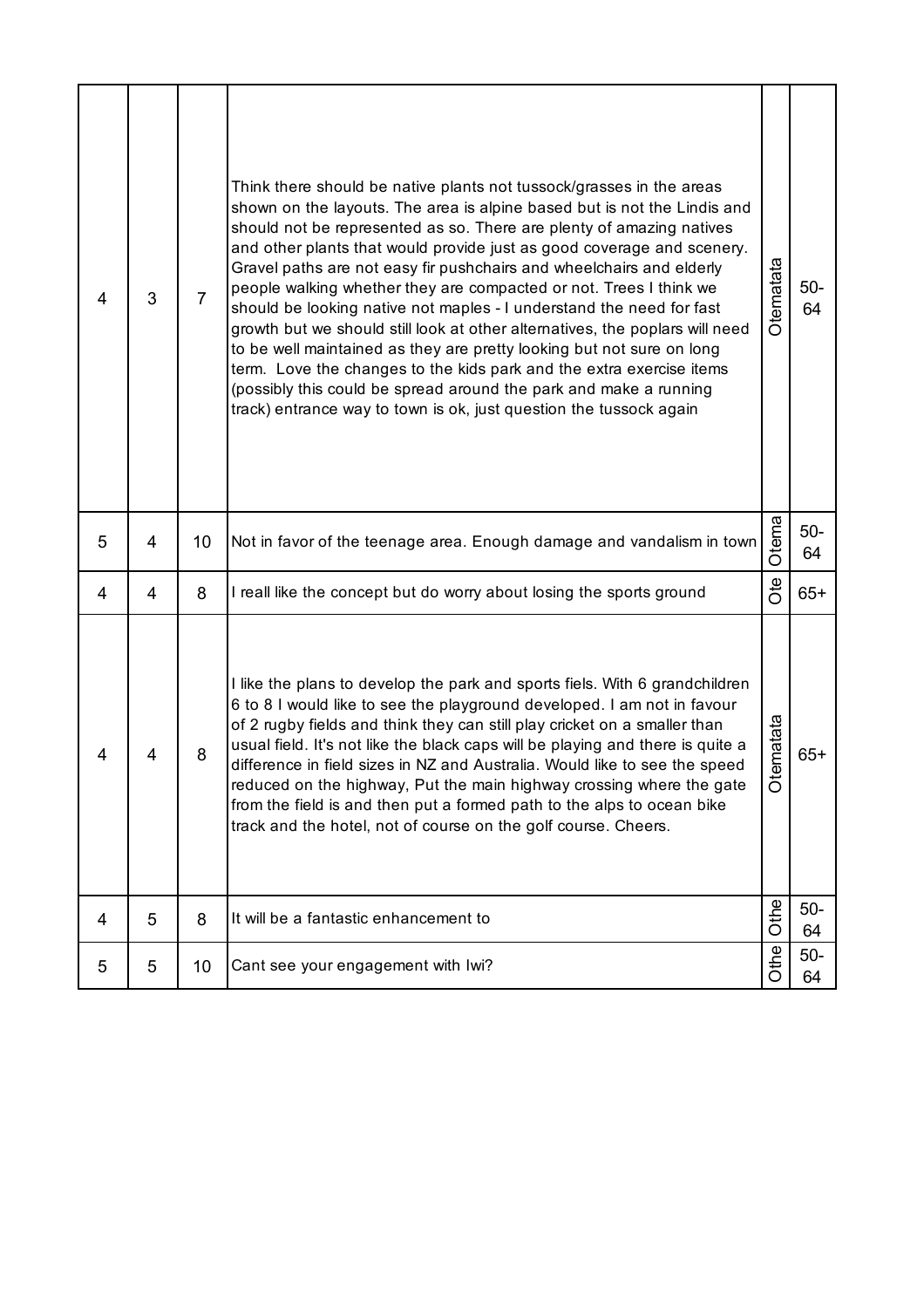| 4 | 5 | 8              | Really impressed with the plans. Would like to ensure there's full<br>inclusivity fir disabled users especially in the playground area. I imagine<br>a consultant is involved with this? Also, would like to suggest some kind<br>of sculpture/art commission to reflect the area. There appears to be a lot<br>of funding from government for this type of thing right now. The project<br>even lends itself to a sculpture trail. A permanent outdoor art exhibition.<br>Could really put Otematata on the map. With a central artwork could also<br>serve as a kind of signature for the town. A focal point. | Outside NZ        | $35-$<br>49  |
|---|---|----------------|------------------------------------------------------------------------------------------------------------------------------------------------------------------------------------------------------------------------------------------------------------------------------------------------------------------------------------------------------------------------------------------------------------------------------------------------------------------------------------------------------------------------------------------------------------------------------------------------------------------|-------------------|--------------|
| 4 | 3 | 4              | I dint think poplars and maples are a good choice. Further thought<br>should be given to native plantings and enhancing the natural<br>ecosystem of the area. I like the idea of providing additional facilities for<br>the bike trail and flow into the town. Perhaps thoughg could be given to<br>the current demographic and what would enhance older peoples access<br>and enjoyment to these areas?                                                                                                                                                                                                         | Outside NZ        | $35-$<br>49  |
| 5 | 5 | 9              | Great                                                                                                                                                                                                                                                                                                                                                                                                                                                                                                                                                                                                            | Tima              | $35 -$<br>49 |
| 5 | 5 | 8              | An exciting proposal                                                                                                                                                                                                                                                                                                                                                                                                                                                                                                                                                                                             | im<br>Tim         | $65+$        |
| 3 | 3 | 3              | The presentation is boring I have up watching it. The plan gets a<br>lukewarm response from me.                                                                                                                                                                                                                                                                                                                                                                                                                                                                                                                  | Timar             | $65+$        |
| 5 | 5 | 9              | looks great                                                                                                                                                                                                                                                                                                                                                                                                                                                                                                                                                                                                      | ma <sub>.</sub>   | $50-$<br>64  |
| 5 | 5 | $\overline{7}$ | Thanks for a great presentation                                                                                                                                                                                                                                                                                                                                                                                                                                                                                                                                                                                  | $\overline{T}$ im | $65+$        |
| 5 | 5 | 10             | May provide the Catalyst for somebody to open a cafe serving<br>breakfasts and lunches                                                                                                                                                                                                                                                                                                                                                                                                                                                                                                                           | Tim               | $65+$        |
| 5 | 5 | 8              | Think it looks fabulous! Would love to see an inclusion of a Disc golf<br>course as these prove to be very popular in other smal towns eg Twizel<br>Tekapo. Personally don't think the fitness gear is good idea. Lots of<br>parks in Timaru have it and you never see people on the gear - there is<br>a gym in the Ote hall if people want gym gear. They end up just having<br>kids play on them and deteriorating out in the elements                                                                                                                                                                        | Timaru            | $35-$<br>49  |
| 5 | 4 | 10             | Happy with the proposal but don't want to see poplar trees planted<br>would prefer natives                                                                                                                                                                                                                                                                                                                                                                                                                                                                                                                       | Tima              | $50-$<br>64  |
| 3 | 3 | 5              | Why use poplars? Natives would be better                                                                                                                                                                                                                                                                                                                                                                                                                                                                                                                                                                         | Tima              | $50-$<br>64  |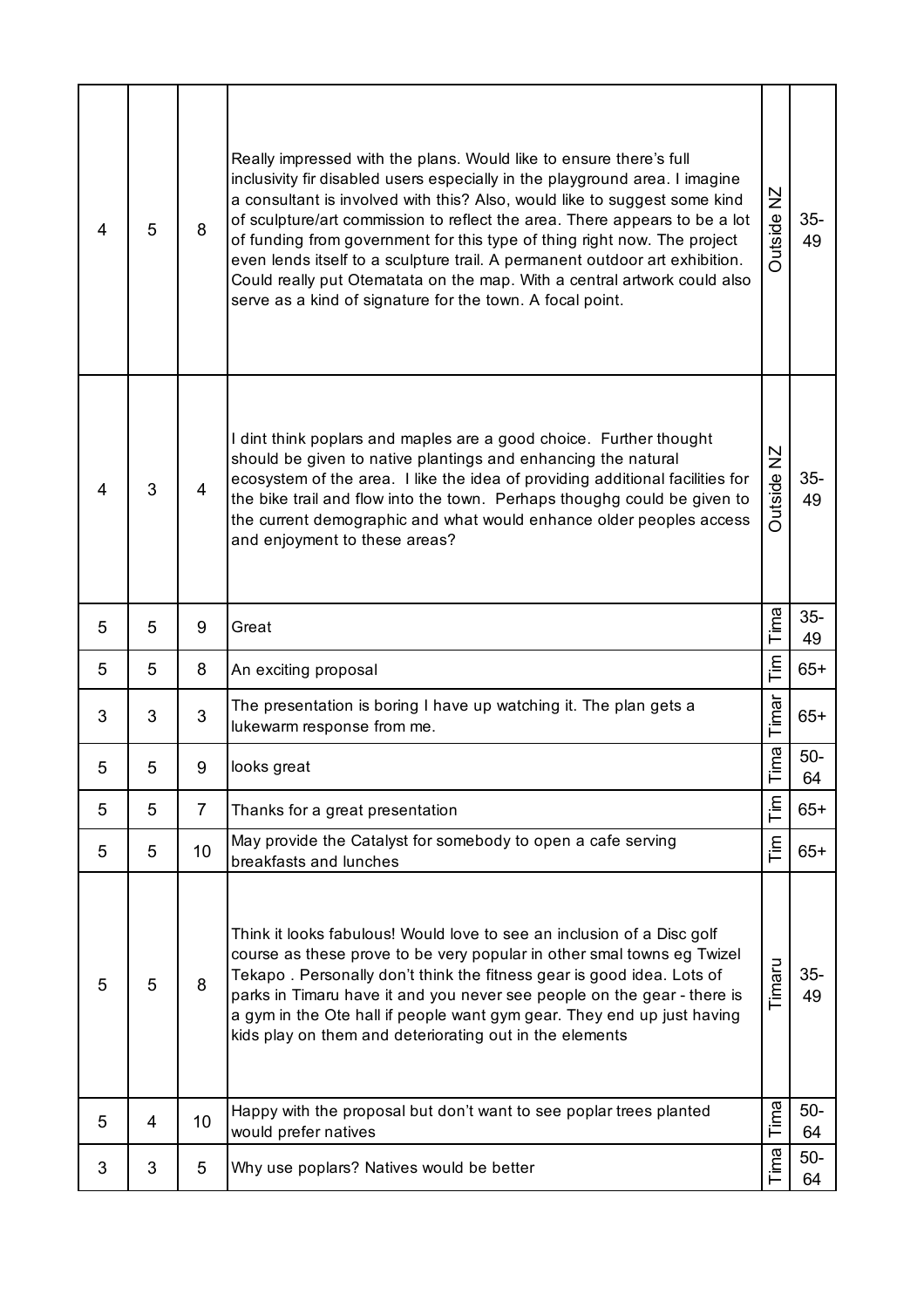| 4 | 4              | 8              | Please don't plant poplar trees, native trees would be so much better.<br>Evergreen rather than deciduous                                                                                                                                                                                                                                                                                                                                                                                                                                                                                                                                                                                                                                                                                                                                                                                                                                                                                                               | Timaru        | $50-$<br>64  |
|---|----------------|----------------|-------------------------------------------------------------------------------------------------------------------------------------------------------------------------------------------------------------------------------------------------------------------------------------------------------------------------------------------------------------------------------------------------------------------------------------------------------------------------------------------------------------------------------------------------------------------------------------------------------------------------------------------------------------------------------------------------------------------------------------------------------------------------------------------------------------------------------------------------------------------------------------------------------------------------------------------------------------------------------------------------------------------------|---------------|--------------|
| 5 | 4              | 8              | People wont use the road crossing made if it is not convenient                                                                                                                                                                                                                                                                                                                                                                                                                                                                                                                                                                                                                                                                                                                                                                                                                                                                                                                                                          | im<br>Tim     | $65+$        |
| 5 | 4              | 8              |                                                                                                                                                                                                                                                                                                                                                                                                                                                                                                                                                                                                                                                                                                                                                                                                                                                                                                                                                                                                                         | Tima          | $35-$<br>49  |
| 4 | 5              | 10             | It looks amazing and will be great                                                                                                                                                                                                                                                                                                                                                                                                                                                                                                                                                                                                                                                                                                                                                                                                                                                                                                                                                                                      | Tima          | $50-$<br>64  |
| 4 | 4              | 8              | Hopefully the trees do not obstruct the view from the direction of Waitaki<br>east drive                                                                                                                                                                                                                                                                                                                                                                                                                                                                                                                                                                                                                                                                                                                                                                                                                                                                                                                                | Tima          | $35-$<br>49  |
| 3 | 3              | 5              | I like the enhancements proposed but would like the original playing field<br>left alone and work plantings etc around it. How well will this proposal be<br>maintained?                                                                                                                                                                                                                                                                                                                                                                                                                                                                                                                                                                                                                                                                                                                                                                                                                                                | Christchurc   | $50-$<br>64  |
| 1 | 1              | $\overline{2}$ |                                                                                                                                                                                                                                                                                                                                                                                                                                                                                                                                                                                                                                                                                                                                                                                                                                                                                                                                                                                                                         | <b>Ote</b>    | $65+$        |
| 3 | 3              | 5              | Need to create an area for all, including elderly, young adults, parents<br>and kids. Lets embrace some change, and make this an area Otematata<br>can be proud of in years to come                                                                                                                                                                                                                                                                                                                                                                                                                                                                                                                                                                                                                                                                                                                                                                                                                                     | Oamaru        | $50-$<br>64  |
| 4 | $\overline{4}$ | $\overline{7}$ | A wonderful concept so long as maintenance of the areas is kept up to<br>date                                                                                                                                                                                                                                                                                                                                                                                                                                                                                                                                                                                                                                                                                                                                                                                                                                                                                                                                           | me<br>$\circ$ | $50-$<br>64  |
| 3 | 3              | 4              |                                                                                                                                                                                                                                                                                                                                                                                                                                                                                                                                                                                                                                                                                                                                                                                                                                                                                                                                                                                                                         | Chris         | $35-$<br>49  |
| 3 | 3              | 3              | Definitely keep the bike jumps and skating ramps                                                                                                                                                                                                                                                                                                                                                                                                                                                                                                                                                                                                                                                                                                                                                                                                                                                                                                                                                                        | ðte           | $35 -$<br>49 |
| 3 | $\overline{2}$ | 5              | Ote gets hot hot. Shading needs considering. Walking onto the park<br>and getting views of the hills is a highlight. So mounds and planned<br>trees block that. Save money and lose the steel. It will get hit to touch<br>and will get graffitied (protected or not). Keep a set of rugby posts and<br>cricket wicket at least. I've never seen outdoor fitness machines get<br>used - really worth it? Also - no kids like those heavy accessible<br>roundabouts. Are there enough accessible houses in Ote to justify the<br>equipment? Think about a feature play item - commission a large<br>#chchswing and look to Margaret mahy for what makes a good<br>playground, Ote needs water play. Think better than the playground<br>equipment brochures. The three way water aquifers like at Taupo prawn<br>farm. More landscaping features and planting and path welcomed but<br>think more fun - power generation themed. Make Ote special. This is<br>very 'same same' small town upgrade. Find some fun please. | Christchurch  | $35-$<br>49  |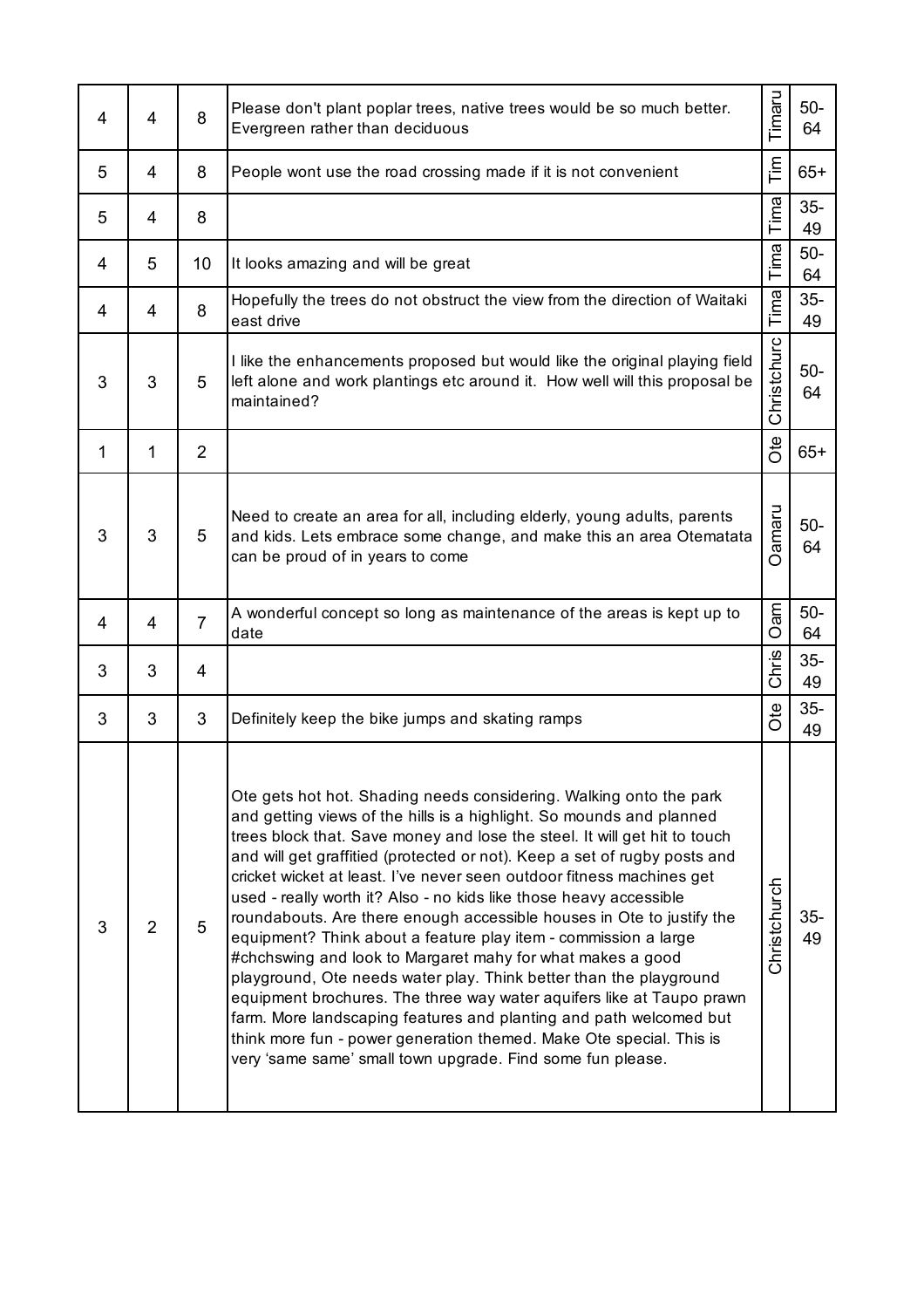| 5 | $\overline{2}$ | $\overline{2}$ | I do like the proposed plan BUT we do need to keep the future of<br>Otematata in the front line, if we do get bigger we may one day get<br>sports back In to the village, to lose the grounds for something that<br>resembles Queenstown we will forever be regretting the decisions made,<br>there is a lot of time and money to make it look like the plan when we<br>could use that money on upgrading other things, Don't ask me what<br>they may be but I'm Shaw there is lots that could do with a tidy up, YES<br>I do think we need an upgrade of the playground for the kids to enjoy<br>there days here but keep it to the top end where the playground is,<br>make your hill mounds, put in the BBQs, I personally was trying to get<br>that done years ago but not a happening thing as to much admin was<br>involved and been a young person with an idea at the time probably<br>wasn't looked upon that positively, the dirt tracks wouldn't have been<br>there if it wasn't for some of us younger persons in the town, I personally<br>spent pretty much a howl day on a digger moving dirt that others had<br>put there before me to try and make it in to a useable friendly dirt track<br>to be enjoyed boy others and I see lots off ppl using it, yes it has<br>deteriorated over time but I couldn't afford the hire of the digger to tidy it<br>up again, I would do it in a heartbeat, also the concrete that was placed<br>there, all done voluntarily by myself and others but unfortunately never<br>was allowed to be finished as council came in to play and health n<br>safety was bought in, again if we were left to finish it off the way we had<br>planned it it would be much better than the half finished project it is,<br>sorry to rant on but I'm all about the kids and there adventures in the<br>playground area, but for the spots field if we get rid of it it will never<br>come back, get a pavilion back up and running, that will encourage more<br>out of town teams to play in our awesome little town, I hope to se<br>change but in a good and effective way that keeps us all moving forward<br>but thinking of the future, Happy to talk any time, Cheers Hayden Dry | Otematata                             | $25 -$<br>34 |
|---|----------------|----------------|------------------------------------------------------------------------------------------------------------------------------------------------------------------------------------------------------------------------------------------------------------------------------------------------------------------------------------------------------------------------------------------------------------------------------------------------------------------------------------------------------------------------------------------------------------------------------------------------------------------------------------------------------------------------------------------------------------------------------------------------------------------------------------------------------------------------------------------------------------------------------------------------------------------------------------------------------------------------------------------------------------------------------------------------------------------------------------------------------------------------------------------------------------------------------------------------------------------------------------------------------------------------------------------------------------------------------------------------------------------------------------------------------------------------------------------------------------------------------------------------------------------------------------------------------------------------------------------------------------------------------------------------------------------------------------------------------------------------------------------------------------------------------------------------------------------------------------------------------------------------------------------------------------------------------------------------------------------------------------------------------------------------------------------------------------------------------------------------------------------------------------------------------------------------------------------------------------------------------|---------------------------------------|--------------|
| 3 | $\overline{2}$ | 4              | 2 m for mounds of dirt to high to mow. Put fitness loop at the outer edge<br>of paddock. Electric bike and electric car stations in front of the shop.<br>Lower the speed zone. Upgrade playground with mounds of dirt up<br>there not by the corner by shop. An artificial cricket pitch be good in<br>between the fields. The concept needs tweaking sure it can work with<br>everyone's ideas. Need to leave the green area of the fields as once<br>it's gone you can never get it back.                                                                                                                                                                                                                                                                                                                                                                                                                                                                                                                                                                                                                                                                                                                                                                                                                                                                                                                                                                                                                                                                                                                                                                                                                                                                                                                                                                                                                                                                                                                                                                                                                                                                                                                                 | h Island<br>South<br>Elsewhere in the | $35 -$<br>49 |
| 4 | 4              | 8              | Like the designs, especially the playground improvements and<br>plantings/seating spaces. Wouldn't want to see the sports field carved<br>up though.                                                                                                                                                                                                                                                                                                                                                                                                                                                                                                                                                                                                                                                                                                                                                                                                                                                                                                                                                                                                                                                                                                                                                                                                                                                                                                                                                                                                                                                                                                                                                                                                                                                                                                                                                                                                                                                                                                                                                                                                                                                                         | Dunedin                               | $50-$<br>64  |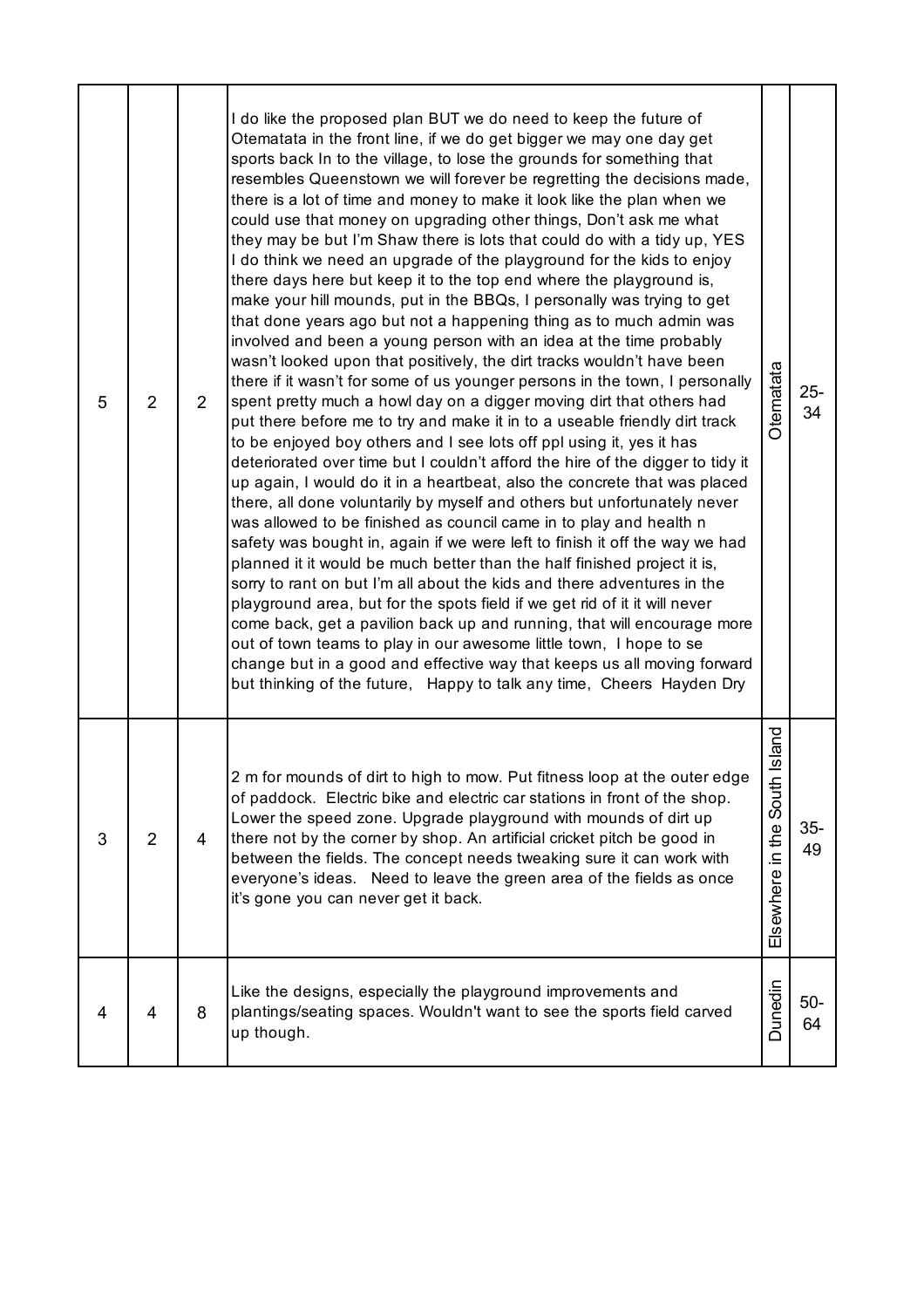| 3 | $\overline{2}$ | $\overline{2}$ | Need to keep our sports field and at the same size for football games<br>, cricket and room for kids to gave a good flat out run and kick the ball.<br>No to running track, not big enough for that, plentry down the wetlands<br>to run. outside gymn not applicable, pay a fee and support the local well<br>equiped gymn at the hall. kids playground looks good, definate no to<br>popular trees, too big, spreads roots, dangerous in our high winds,<br>natives would be nice. thanks Pauline Thompson.                                                       | Otematata      | $65+$        |
|---|----------------|----------------|---------------------------------------------------------------------------------------------------------------------------------------------------------------------------------------------------------------------------------------------------------------------------------------------------------------------------------------------------------------------------------------------------------------------------------------------------------------------------------------------------------------------------------------------------------------------|----------------|--------------|
| 3 | $\overline{2}$ | 3              | I have real concern with the plan to reduce the effective recreational<br>area of the community park. I refer here to the reduction in size of the<br>area available for the playing of rugby, cricket, touch etc. Once green<br>spaces are gone we will never get them back. Otematata is growing and<br>looking forward, the park is a huge asset. If parking space is a concern,<br>has thought been given to converting the Rata St park into a parking<br>area; it is currently seldom used except by a University surveying group<br>for 5 days of the year.! | Otematata      | $65+$        |
| 5 | 4              | 8              | I do not want to see the park reduced in size or the removal of trees<br>unless they re unsafe or unsightly                                                                                                                                                                                                                                                                                                                                                                                                                                                         | Otematat       | $65+$        |
| 4 | $\overline{2}$ | 1              | I personally feel we don't need to change the field area we need to<br>keep what we have. Few extra trees and maybe the kids park done up a<br>little but the rest leave as is and maybe one day get changing rooms<br>etc. bring more games to town                                                                                                                                                                                                                                                                                                                | tematata<br>O  | $25 -$<br>34 |
| 4 | 5              | 9              | love the play ground concept, it is more intune with all ages of childern<br>and catering for teenagers, families, sport groups. Is there new fencing<br>around the park part of the plan?, is there space for a petinque court,<br>possibly a cricket cage/area?I love the plantings of the native grasses,<br>maple trees, are there other options of trees that can be used instead if<br>the poplar tree? I understand the colour in the autumn is stunning, they<br>do grow quite large.                                                                       | <b>Dunedin</b> | $50-$<br>64  |
| 5 | 5              | 8              | The plans provide for the young and old in the town, visitors and<br>residents. Great to see ideas for the current community.                                                                                                                                                                                                                                                                                                                                                                                                                                       | Otematata      | $50-$<br>64  |